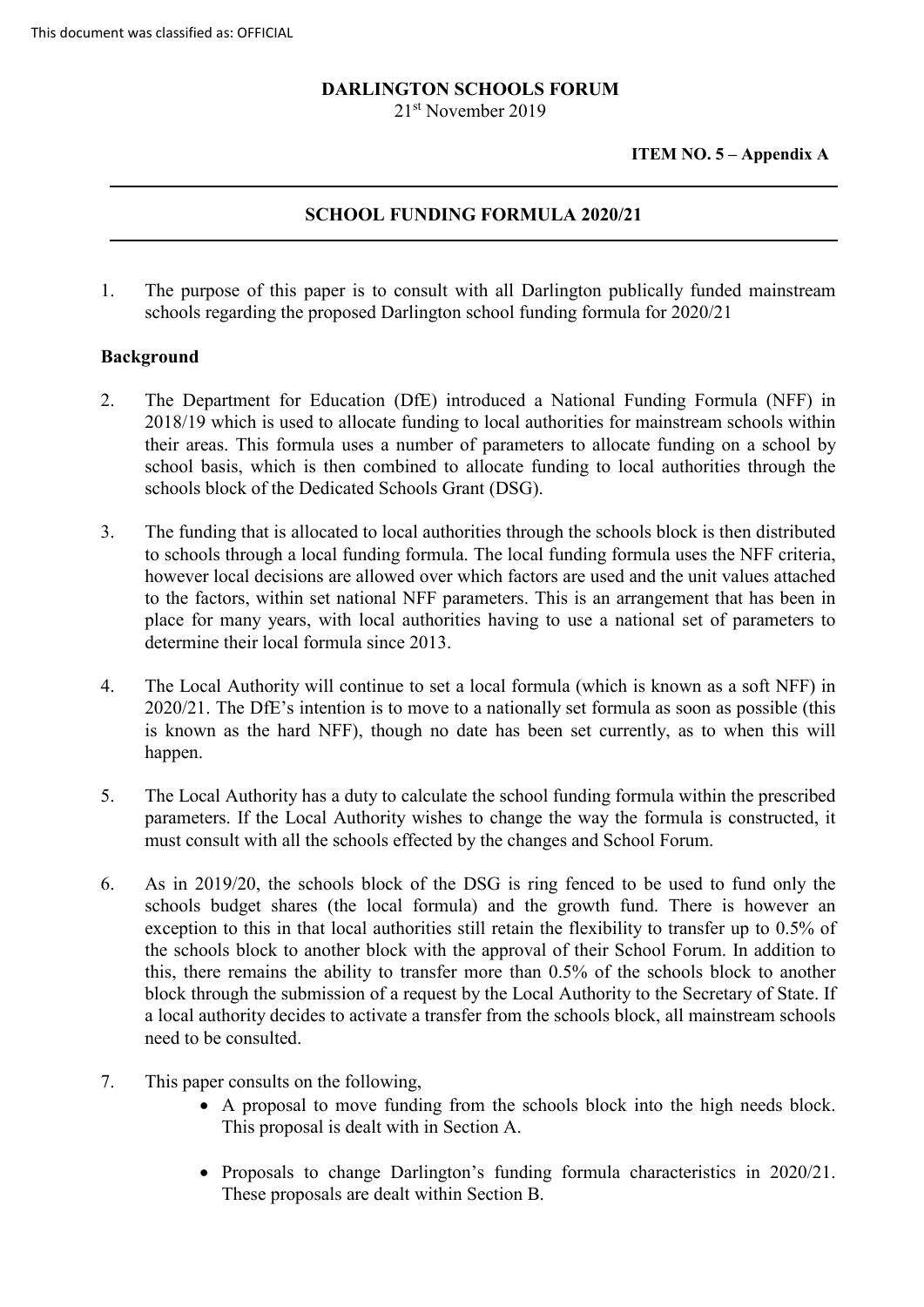- 8. Although there is no requirement to consult on the unit values used within the funding formula, any change to the formula is likely to have some effect on unit values used in the final formula and hence proposed changes are noted within this paper. In addition this paper notifies on proposals regarding the minimum funding guarantee rate for 2020/21.
- 9. This paper concerns the school funding formula in 2020/21 and uses the indicative DSG allocations for 2020/21 issued by the DfE in October, in all illustrations of school budget shares. The final DSG allocations for 2020/21 will be based on the October 19 school census and will be notified to local authorities in December.
- 10. This paper is being issued as a consultation to all schools effected by the proposals contained within. This paper will be presented to Schools Forum at their meeting on 21<sup>st</sup> November for consideration in making decisions regarding the local schools funding formula and any transfer of funds in 2020/21. In addition to this paper, Forum will be presented with summaries of all the feedback received from schools, with regard to this paper and the final proposals for the formula in 2020/21. Any additional papers will also be issued to schools prior to the School Forum meeting.

## **Changes to the local funding formula for 2020/21**

- 11. The vast majority of the parameters included within the NFF that local authorities must use in their local schools funding formula in 2020/21 remain the same as in 2019/20. The following paragraphs highlight any changes to the parameters as issued by the DfE and confirm key areas of no change.
- 12. The factors that can be used in the local formula largely remain the same as previous years. The two key changes being the changing of the minimum per pupil funding factor to be compulsory and the removal of the funding floor factor. The factors that can be used are detailed as follows,
	- a. Basis Entitlement (AWPU) Compulsory
	- b. Deprivation Compulsory
	- c. Minimum per Pupil Compulsory
	- d. Prior Attainment
	- e. Looked After Children
	- f. English as an additional language
	- g. Pupil Mobility
	- h. Sparsity
	- i. Lump Sum
	- j. Split Sites
	- k. Rates
	- l. Private Finance Initiative
	- m. Exceptional Premises
- 13. The unit values attached to the factors have been uplifted in line with additional funding allocated to the schools block. The revised unit values are detailed in appendix 1. Local formulas are still able to use differing unit values to those set out in the NFF.
- 14. The minimum funding guarantee (MFG) will continue, this can now be set between plus 0.5% and plus 1.84% per pupil.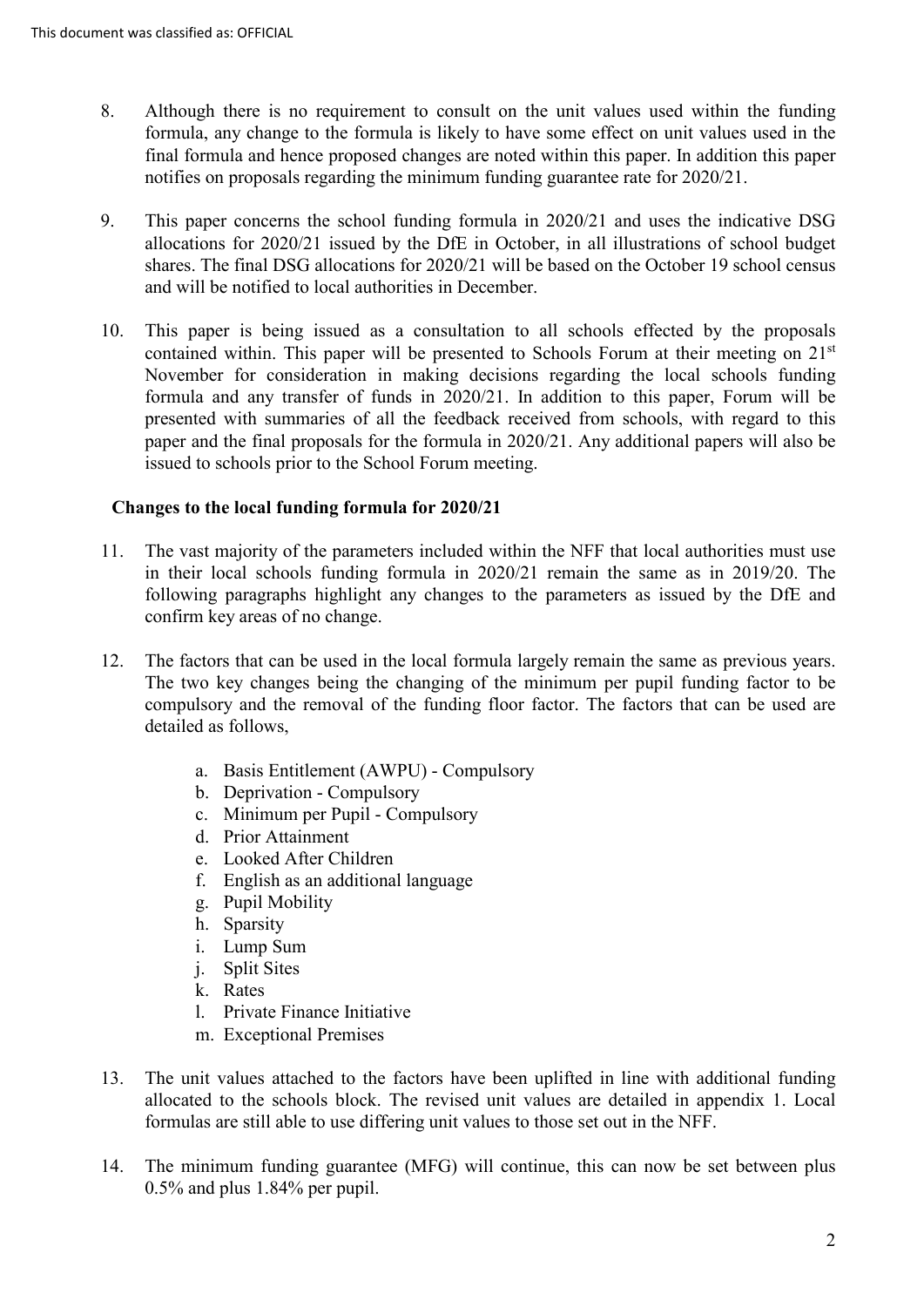- 15. The local formula must now include the minimum per pupil factor. This will ensure that pupils in primary schools attract at least £3,750 and in secondary £5,000 per pupil. This figure is calculated using a the majority of the funding formula factors and is not the minimum value for the basic entitlement (AWPU).
- 16. Of the above factors, with the exception of the change to make the minimum per pupil factory mandatory, there are no other changes to the characteristics of the factors.
- 17. There still remains the requirement to distribute at least 80% of funding through the pupil led factors.

### Growth Fund

- 18. Funding for growth continues to be included within the schools block and is allocated based upon a formula basis.
- 19. If the amount of growth funding required locally to fund agreed growth and the funding allocated in the schools block allocation are different, then this will have a small impact upon the school budget share calculation.
- 20. There are no changes to the rules regarding how local authorities distribute growth funding to schools, the criteria for and the amount of funding allocated for growth will still need to be agreed by School Forum.

## **National Funding Formula**

21. Local authorities receive an allocation of funding through the schools block which is calculated by the DfE using the NFF criteria. The funding to be received in 2020/21 is no longer capped, therefore the NFF can be fully implemented locally (only at the lowest MFG value). However local decisions, for example the transfer of funding to another block, or the level at which the minimum funding guarantee (MFG) is set, will impact on the affordability of introducing the full NFF locally.

## **Financial Modelling**

- 22. Modelling has been undertaken to review the funding formula for 2020/21 and the impact on Darlington's local formula. The models relevant to any proposed changes to the funding formula have been included within this paper to show the effect on each school included within Darlington's funding formula. These models are attached in the appendices to this paper.
- 23. **It must be stressed that these models are for illustration purposes only** and are not the actual budget shares that schools will receive for 2020/21. The models have been constructed using the DfE funding formula modelling tool for 2019/20 which uses the October 2018 school census. The actual school budget shares for 2020/21 will be calculated in December/January using the newly issued modelling tool (this is issued by the DfE in December) that incorporates the October 2019 census data.